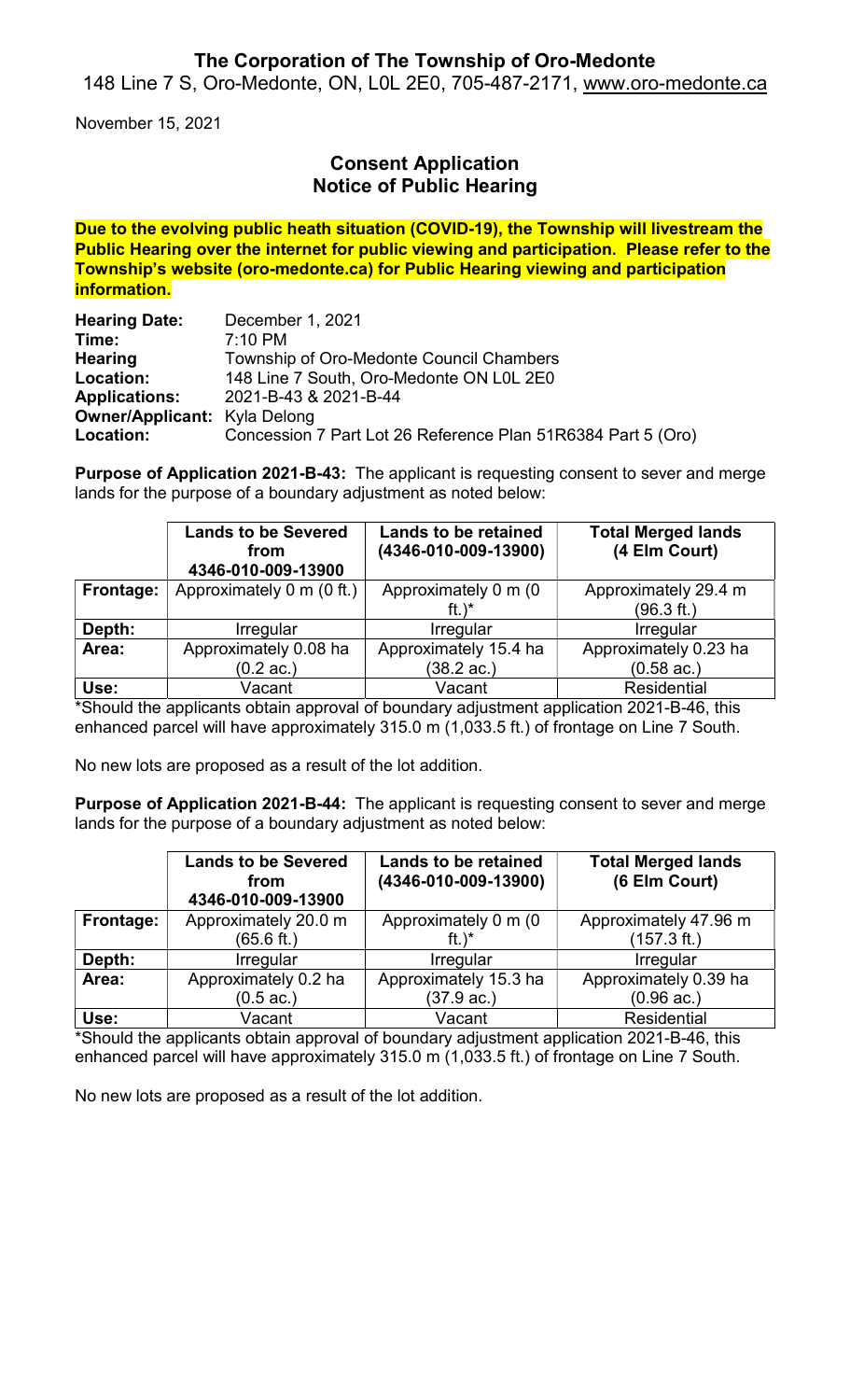#### Location Map:



#### Have Your Say:

Input on the application is welcome and encouraged. For specific details regarding public participation during the meeting please check the Township website at https://www.oromedonte.ca/municipal-services/planning-information.

Written submissions can be made by:

- 1. Emailed to planning@oro-medonte.ca prior to or during the Public Hearing;
- 2. Dropped in the drop box at the Township Administration Office on Line 7 South;
- 3. Faxed to (705) 487-0133; or,
- 4. Mailed through Canada Post.

If a person or public body does not make oral submissions at the public hearing or make written submissions prior to the decision on this application, and subsequently submits an appeal of the decision, the Ontario Land Tribunal may dismiss the appeal. If you wish to be notified of the decision of the Township of Oro-Medonte in respect to the application, you must make a written request.

Individuals who submit letters and other information to Council and its advisory bodies should be aware that all information, including contact information, contained within their communications may become part of the public record and may be made available through the agenda process, which includes publication on the Township's website.

Written submissions/requests should be directed to:

Township of Oro-Medonte 148 Line 7 South Oro-Medonte, Ontario L0L 2E0 Attn: Secretary-Treasurer, Development Services planning@oro-medonte.ca

#### More Information:

For further information, please contact the Secretary-Treasurer during regular office hours Monday to Friday 8:30 a.m. to 4:30 p.m. A copy of the Staff Report will be available to the public on November 26, 2021 on the Township's Web Site: www.oro-medonte.ca or from the Development Services Department.

Andy Karaiskakis Secretary-Treasurer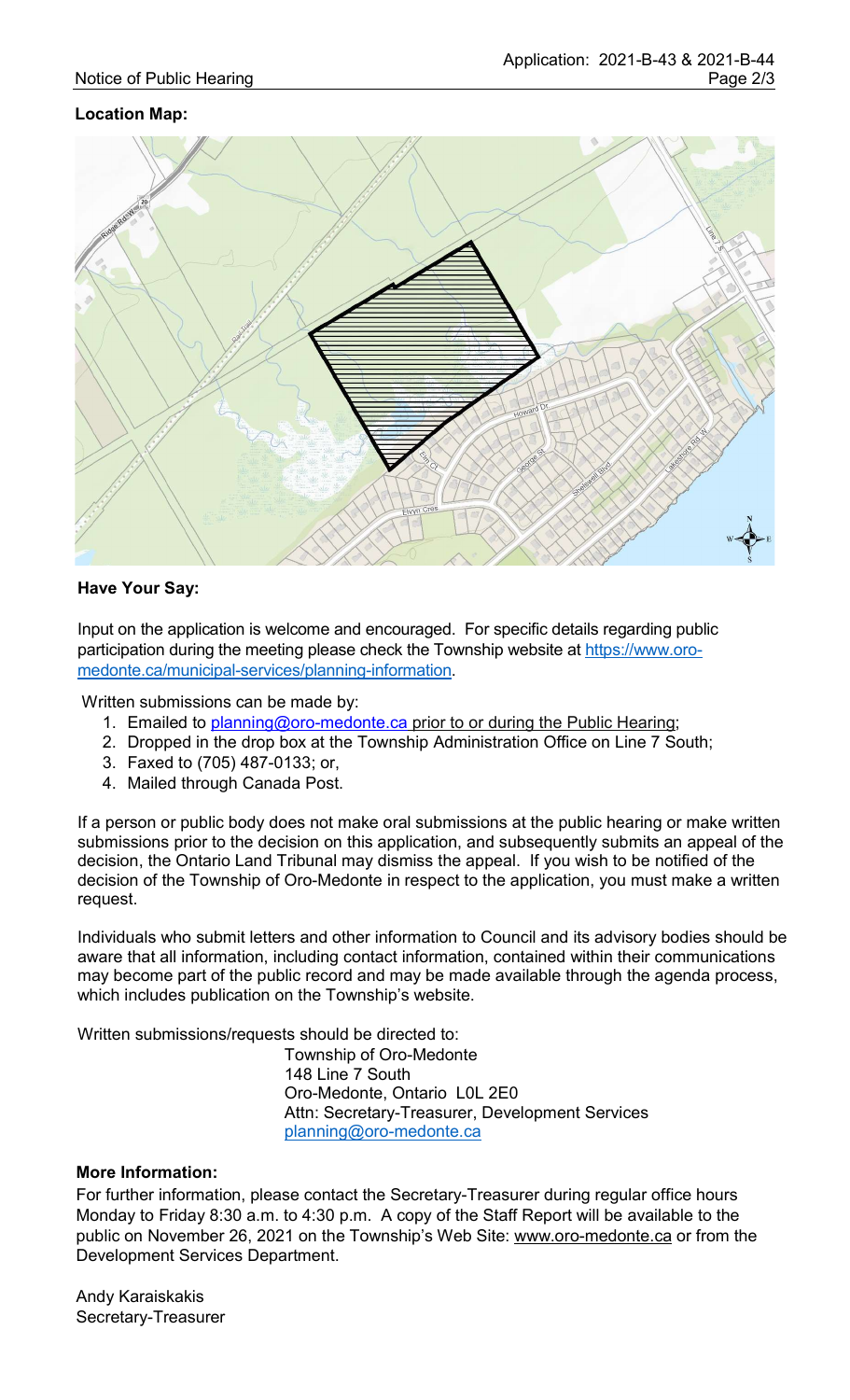#### Applicant's Consent Sketch



2021-B-43 (4 Elm Court)